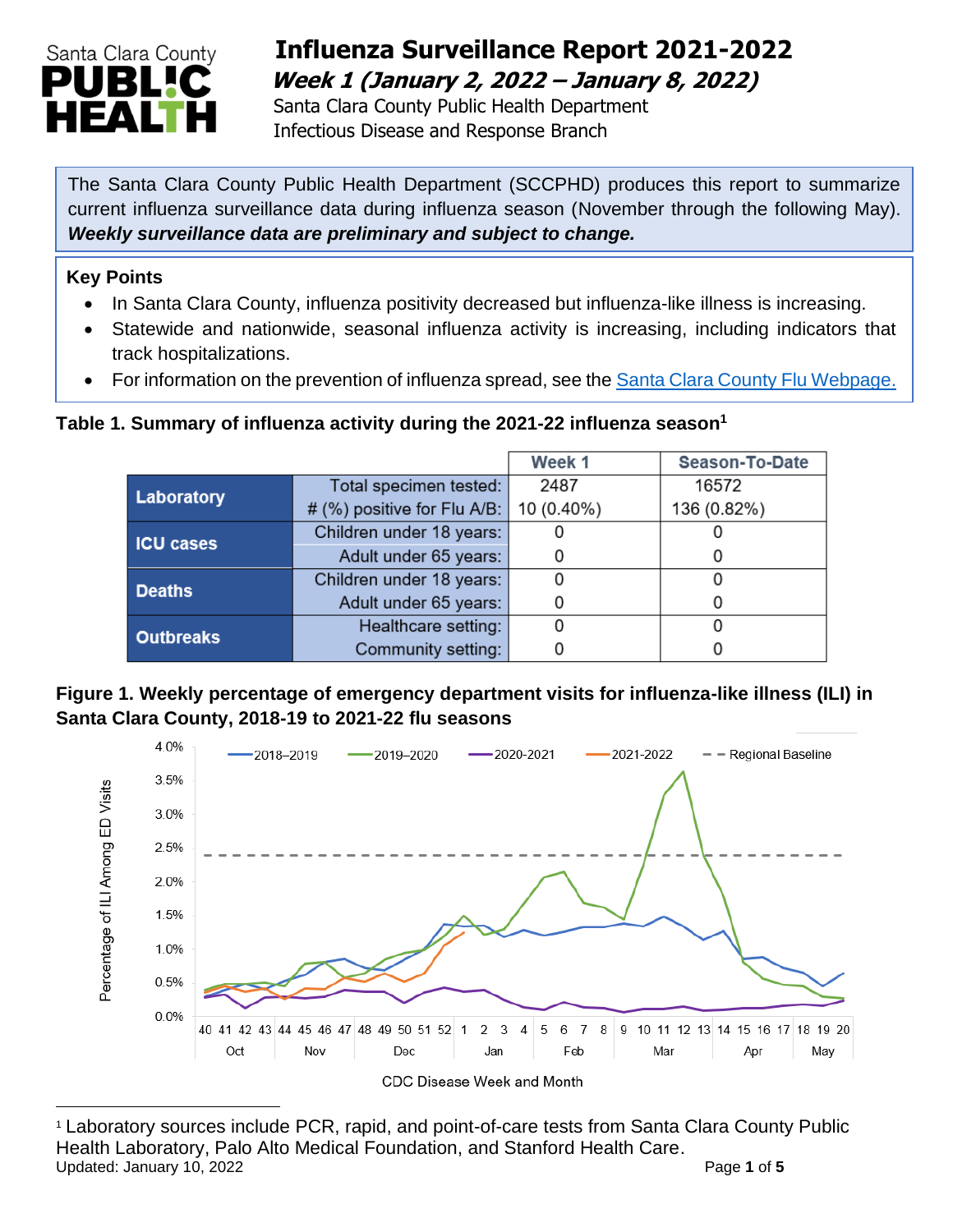

 Santa Clara County Public Health Department Infectious Disease and Response Branch

### **Influenza Virologic Surveillance**





<sup>2</sup> Limitations of Figure 2 data include presence of out-of-jurisdiction cases, inability to subtype influenza by certain laboratories, and potential missed influenza cases tested by alternate laboratories in the county.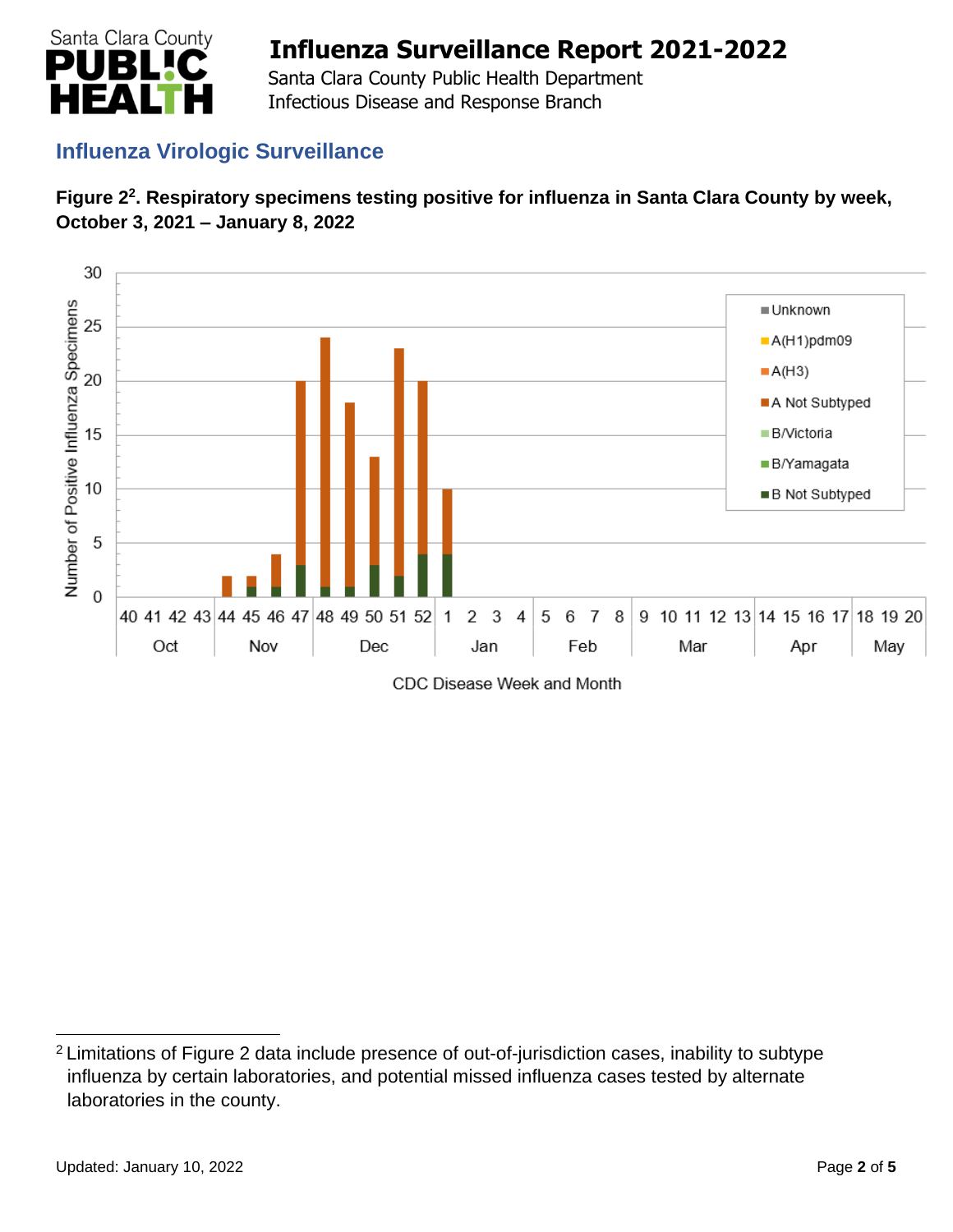

 Santa Clara County Public Health Department Infectious Disease and Response Branch

## **Laboratory-Confirmed Influenza ICU Cases, Deaths, and Outbreaks**

As of January 10, 2022, no laboratory-confirmed influenza cases requiring ICU level care or influenzaassociated deaths among persons under 65 years old were reported in Santa Clara County for the current flu season (Figure 3, Figure 4). Cases aged 65 years and older are not reportable. Additionally, no laboratory-confirmed influenza outbreaks have been reported in a healthcare or community setting for the  $2021 - 2022$  influenza season (Figure 5).

#### **Figure 3 3 . Laboratory-confirmed influenza ICU cases and deaths among individuals aged 0-64 years by week of onset in Santa Clara County, October 3, 2021 – January 8, 2022**



CDC Disease Week and Month



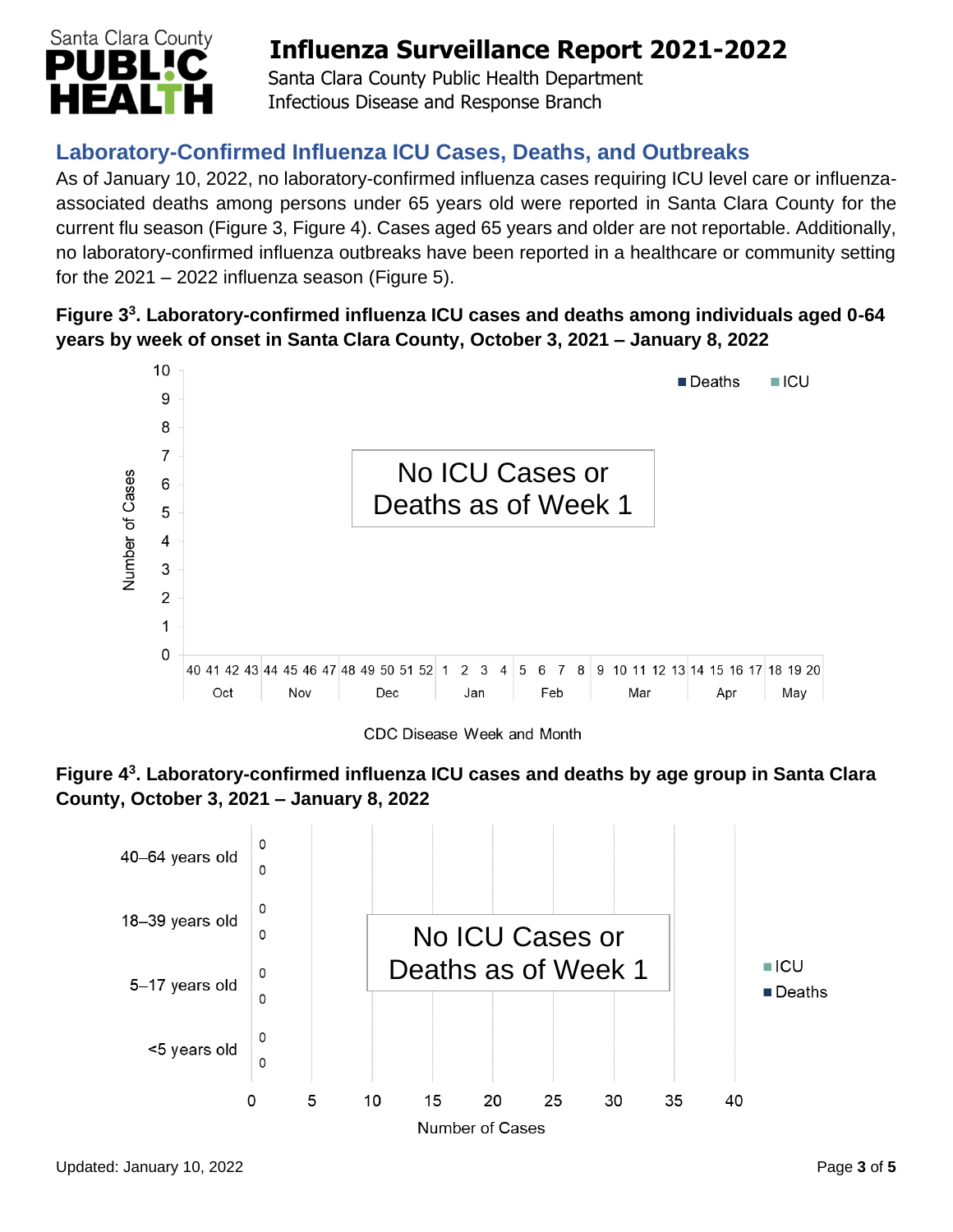

 Santa Clara County Public Health Department Infectious Disease and Response Branch

#### **Figure 5 3 . Laboratory-confirmed healthcare and community outbreaks by outbreak onset week in Santa Clara County, October 3, 2021 – January 8, 2022**



### **Statewide and Nationwide Influenza Surveillance**

|                                      | <b>CALIFORNIA</b>                                                                                |                | <b>UNITED STATES</b> |                |
|--------------------------------------|--------------------------------------------------------------------------------------------------|----------------|----------------------|----------------|
|                                      | Week 52                                                                                          | Season-To-Date | Week 52              | Season-To-Date |
| Season influenza activity            | Sporadic; Influenza activity is increasing, including<br>indicators that track hospitalizations. |                |                      |                |
| <b>Predominant Virus Circulating</b> | Flu A                                                                                            | Flu A          | Flu A                | Flu A          |
| # Of Flu-Coded Deaths                | 2                                                                                                | 9              | 31                   | 282            |
| # Of Flu-Associated Pediatric Deaths | 0                                                                                                | 0              | 0                    | っ              |

[Webpage](http://www.cdc.gov/flu/weekly/). For more information, visit the [CDPH Influenza Webpage](http://www.cdph.ca.gov/Programs/CID/DCDC/Pages/Immunization/Influenza.aspx) and the CDC U.S. Influenza Surveillance

<sup>&</sup>lt;sup>3</sup> The source for Figures 3, 4, and 5 is the California Reportable Diseases Information Exchange (CalREDIE) system. Data are provisional as of 1/10/2022.